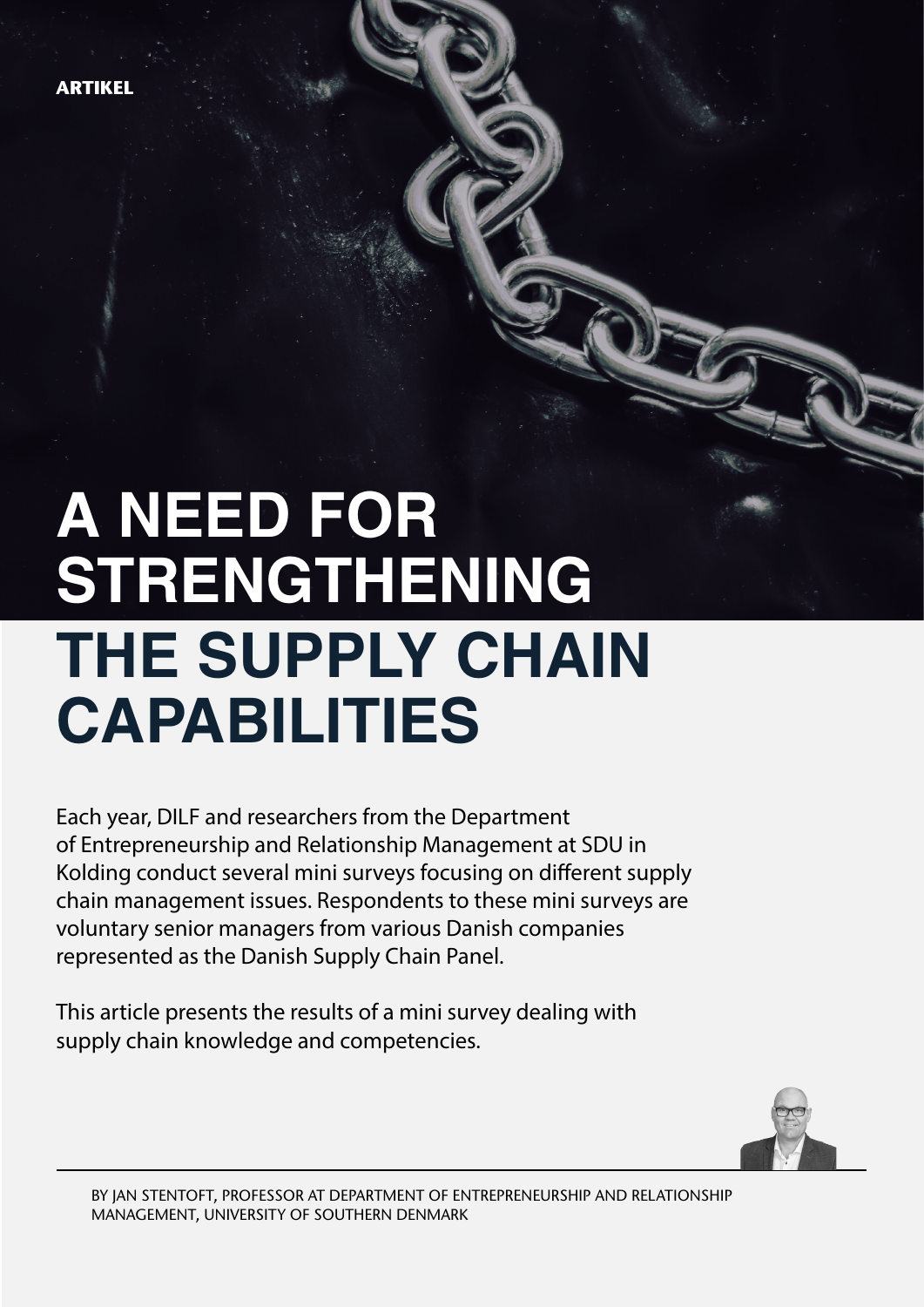### **Introduction**

The business environment continues to change rapidly. The conditions can be summarized by the acronym VUCA. First, the business environment is volatile with frequent and unexpected changes. Second, it is becoming more uncertain where future conditions are difficult to predict (e.g. the full consequences of Brexit; new presidency in the USA and the magnitude of a trade war between China and the USA which can leave European companies with a dilemma in choosing sides). Third, the business environment has for many companies also become complex with increasing inter-dependencies and inter-connections due to a globalized economy with sourcing from one continent, manufacturing in another, and sale at a third continent. Further, the continued fine slicing of the supply chain also adds to this complexity.

Finally, the business environment has also become ambiguous where signals are difficult to decode, read, and interpret. As the business conditions continuously are under change, it is imperative that supply chain competencies and skills must be updated to assure preparedness for future challenges. A recent questionnaire among Danish supply chain practitioners revealed that a major barrier for acquiring new supply chain management (SCM) knowledge is lack of time/too high workload (Stentoft, 2020). As SCM becomes more digital, data-driven, and strategically impor-

# **dansk resumé**

Denne artikel præsenterer resultaterne af en mini-undersøgelse, der beskæftiger sig med tilegnelsen af SCM-viden og kompetencer. Vi kigger blandt andet nærmere på de danske virksomheders fokus på talent management inden for supply chain management, hvad de finder de vigtigste supply chain-kompetencer, samt hvordan de tilegner sig SCM-viden.

Artiklen er en del af en lang række DDSCPundersøgelser, der har fokus på forskellige områder inden for SCM.

/Redaktionen

tant, organizations need to step up to assure SCM professionals. Demanded skills are fluent in technology, data, and relationship building (Brown, 2020). SCM professionals must excel with both I- and T-shaped skills (Hansen & Oetinger, 2001). I-shaped skills are deep in a single domain symbolized with the letter "I" (e.g. specialist in forecasts, data analytics, or route planning). The I-shape profile is strong in zooming in to analyze processes and data points. In contrast, T-shaped skills are concerned with one who breaks out of the traditional corporate hierarchy to share know-

#### **FIGURE 1.**TALENT MANAGEMENT FOCUS

In general, our company has a strong enough focus on talent management

In my opinion, we have the right supply chain talent in our company to reach our strategic objectives

Our company has a strong enough focus on talent management in our supply chain

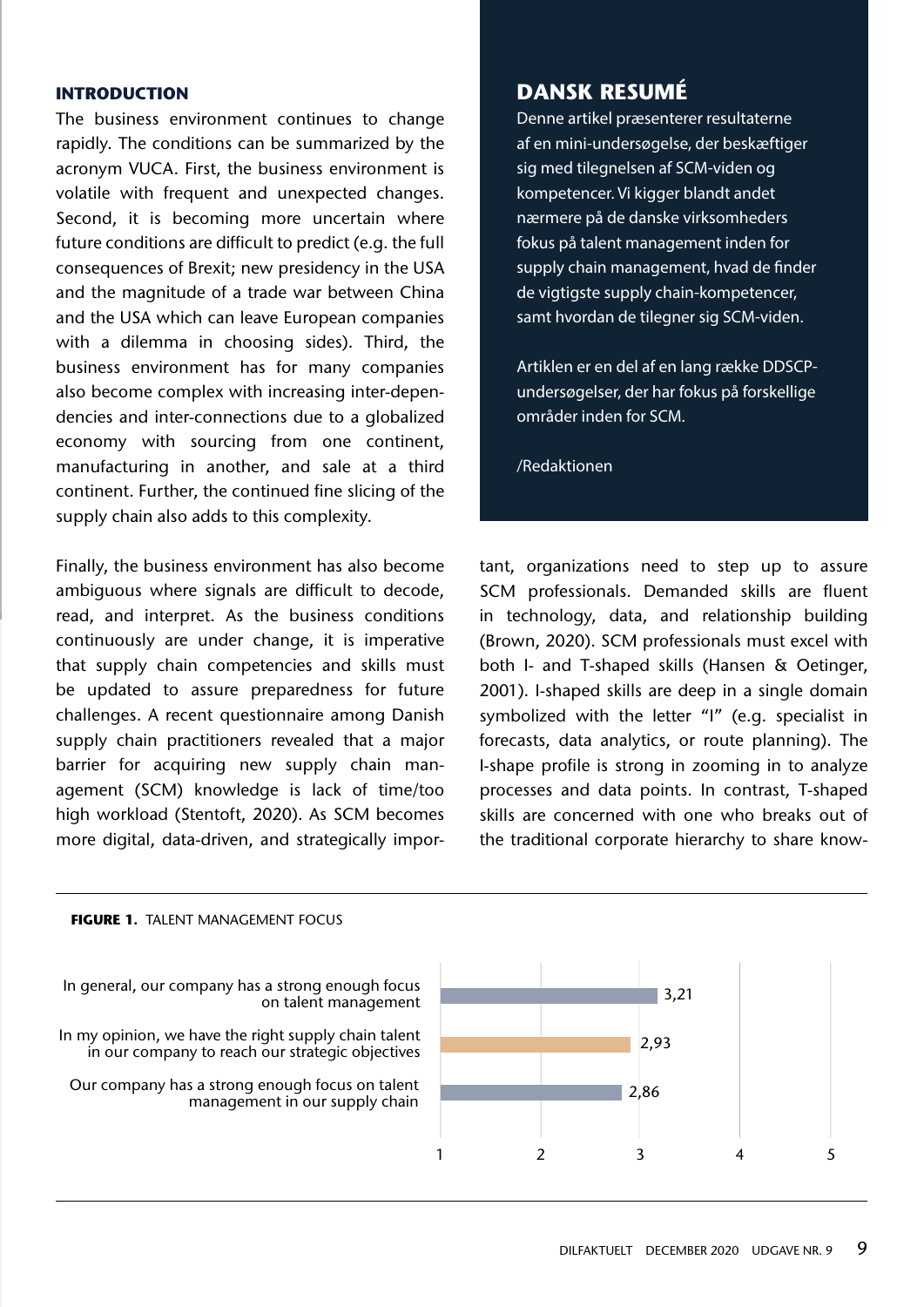ledge freely across the organization (the horizontal part of the T) while still being committed to individual business units, and then zoom out to deliver strategic insights and collaborate with suppliers.

Today's SCM professionals need to upgrade their skills whether it is an I- or T-shaped profile, and they might require an ambidextrous profile of the two with deep analytical skills combined with interpersonal skills (Brown, 2020). Managing talent in the future is expected to be a portfolio of talents with a mix of traditional talent management in organizations, technology-driven talents, and gigeconomy talents (independent workers hired in temporary contracts). Thus, there are good reasons to look at to what extend the Danish Supply Chain Panel focuses on supply chain talent, what they see as important capabilities, and how they maintain their SCM knowledge reservoir.

#### **Talent management**

The panel members have been asked to evaluate their organization's focus on talent management in general, but also specifically to SCM, by responding to three statements based on a five-point Likertscale (1= to a very low degree and  $5 =$  to a very high degree). Figure 1 shows that a strong focus on talent management in general only obtains an average of 3,21 indicating room for improvement. The average scores decrease when the focus on talent management is zoomed in on SCM with average scores below three for 'a focus on talent management within the SCM area' and 'having the right talent on board to reach the strategic objectives'.

The respondents have also been asked to evaluate some pre-listed barriers to obtaining the right talent in the supply chains. In general, the data reveals a few real barriers with average scores under three (cf. Figure 2). The highest averages are lack of budgets for competence development; lack of budgets for recruiting and lack of top management attention. However, we should remember the relatively low averages. Thus, the respondents do signal a lack of talent (Figure 1) and also an absence of barriers (Figure 2) that hinder the organizations to improve the talent pool. Possible reasons for this paradoxical situation might be a lack of interest to focus on talent management; a too high focus on daily operations and that there might exist other barriers than those being asked to be evaluated.

**FIGURE 2.** BARRIERS TO OBTAINING THE RIGHT TALENT IN THE SUPPLY CHAIN

Lack of budget to invest in competence development of our current supply chain staff Lack of budget to hire the right competences Lack of top management awareness of the right need for the supply chain talent Lack of people with the right theoretical background Lack of people with the right practical experience Lack of a clear recruitment strategy Our company is located in a less attractive area

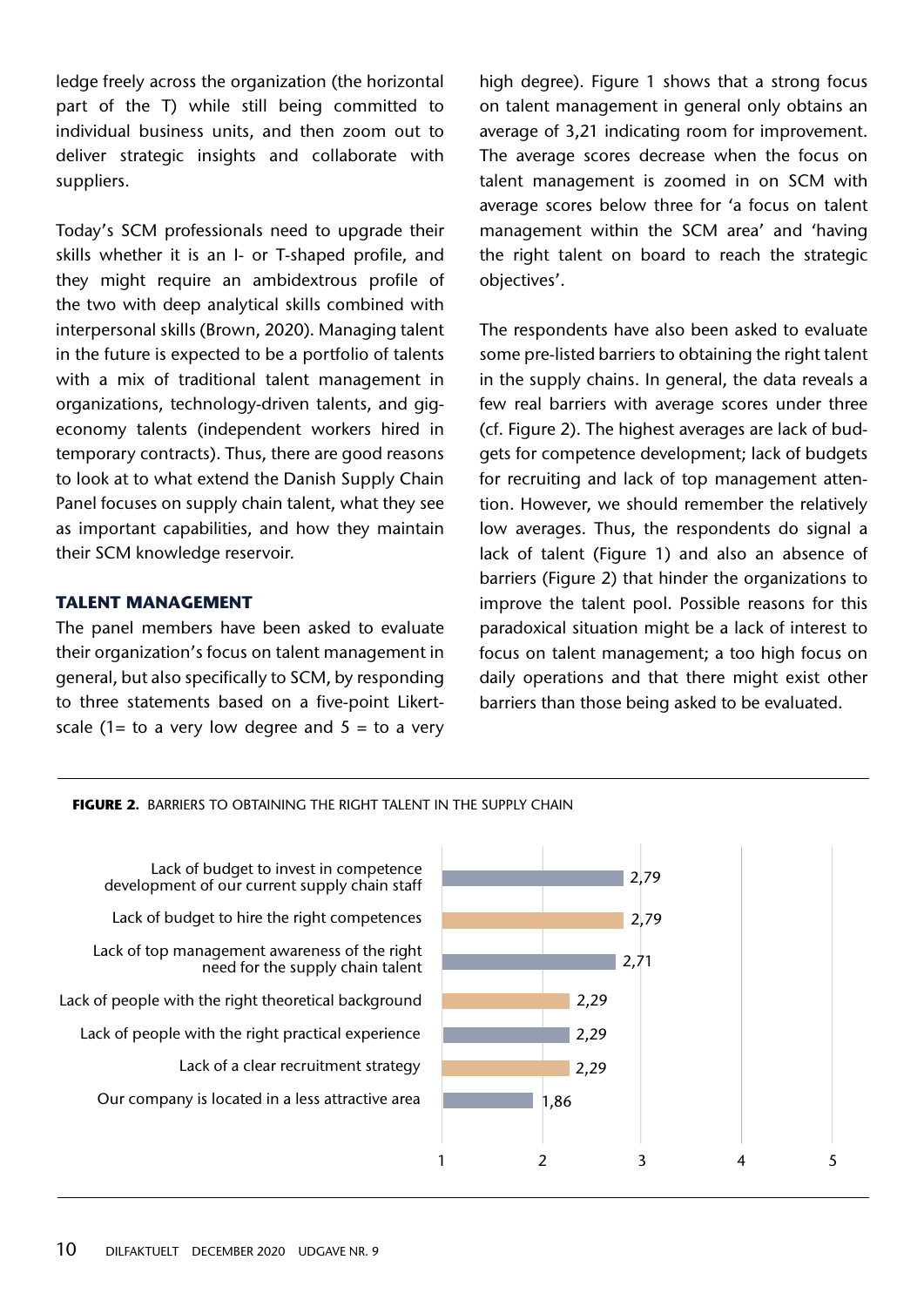Perceived importance Current level

Demand forecasting Demand forecasting Sales & Operations Planning Sales & Operations Planning Supplier collaboration and risk analysis Supplier collaboration and risk analysis Supply chain risk management Supply chain risk management Total Cost of Ownership analysis Total Cost of Ownership analysis Supply chain resilience Supply chain resilience Using optimization tools Using optimization tools Supply chain finance Supply chain finance Integrated business planning Integrated business planning Artificial Intelligence Artificial Intelligence Control tower analytics and visualization Control tower analytics and visualization Real-time shipment tracking Real-time shipment tracking Advanced Delivery Systems Advanced Delivery Systems Advanced robotics in manufacturing Advanced robotics in manufacturing 3D printing 3D printing GPS and/or RFID GPS and/or RFID In-memory computing In-memory computing Wearable Technology Wearable Technology

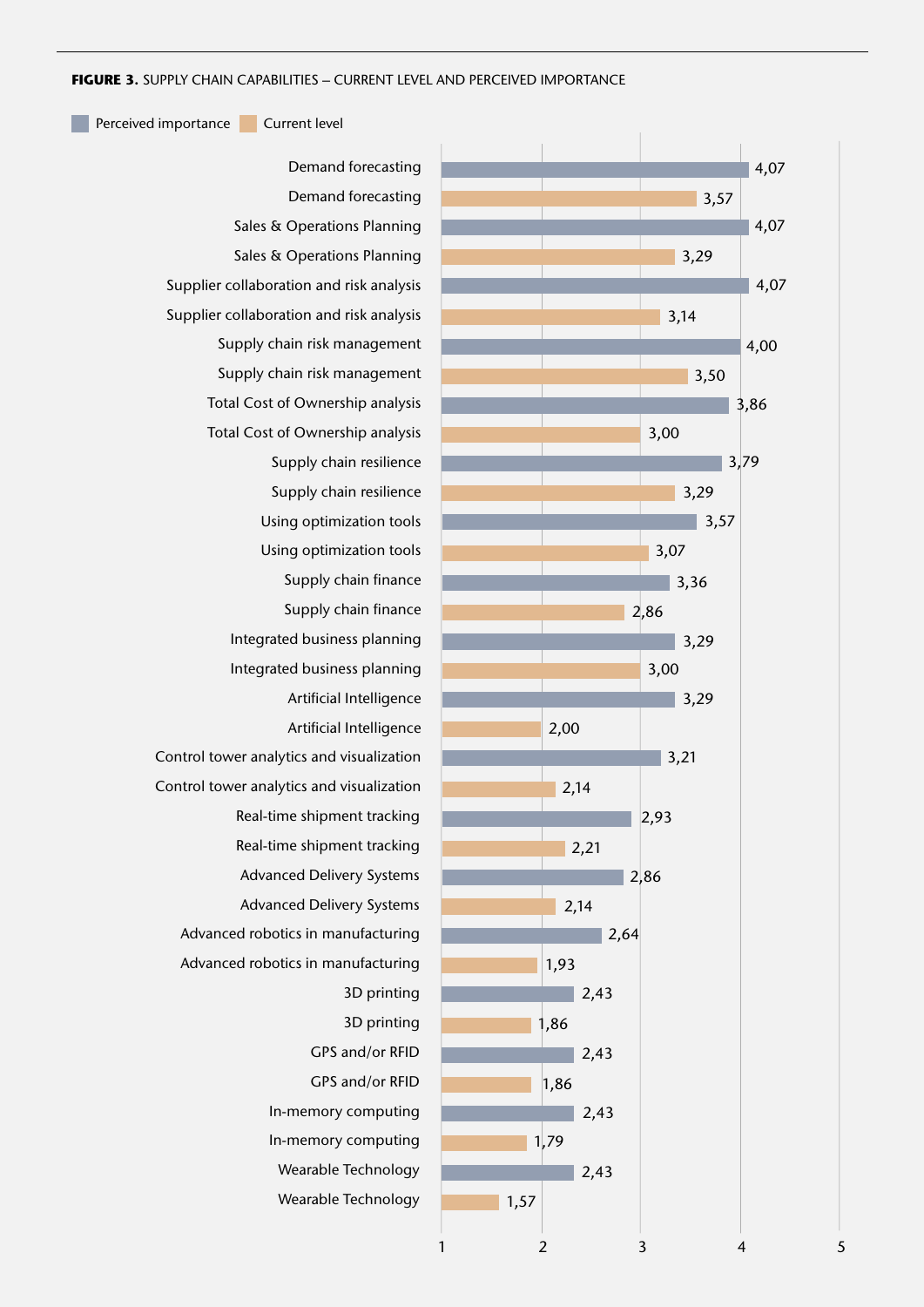## **Supply chain capabilities**

The respondents have been asked to evaluate what they find are important supply chain capabilities for their businesses and how they perceive their current levels. As shown in Figure 3, seven capabilities obtain averages above 3,50 for their importance (demand forecasting, sales & operations planning, supplier collaboration and risk analyses, supply chain risk management, total cost of ownership analyses, supply chain resilience, and using optimization tools). Supply chain risk management and supply chain resilience have been strongly actualized in the ongoing COVID-19 pandemic.

The top seven capabilities are a mix of I- and T-shaped profiles (with demand forecasting and optimization tools directed towards the I-shape and the remaining toward the T-shape). What is interesting from Figure 3 is that the average scores for the perceived current levels are notably lower than the "importance" scores indicating room for improvements. High gaps exist for artificial intelligence and control tower analytics. It is important to notice that the specific evaluation of the importance of the supply chain capabilities is dependent on the specific context. Thus, some companies are more dependent on demand forecasting while others are more dependent on realtime shipment tracking.

#### **Supply chain competence areas**

Figure 4 contains the results of the answers about perceptions of the current levels of competence areas and their importance among the respondents. All the pre-listed competence areas obtain averages above 3,50 except "Ability to drive or support diversity and inclusion" which reaches an average of 3,00. Again, the perceived importance scores are higher than the averages for actual practice scores, except for problem-solving where actual practice equalizes with the importance at an average of 3,86. The competence area "leading and developing

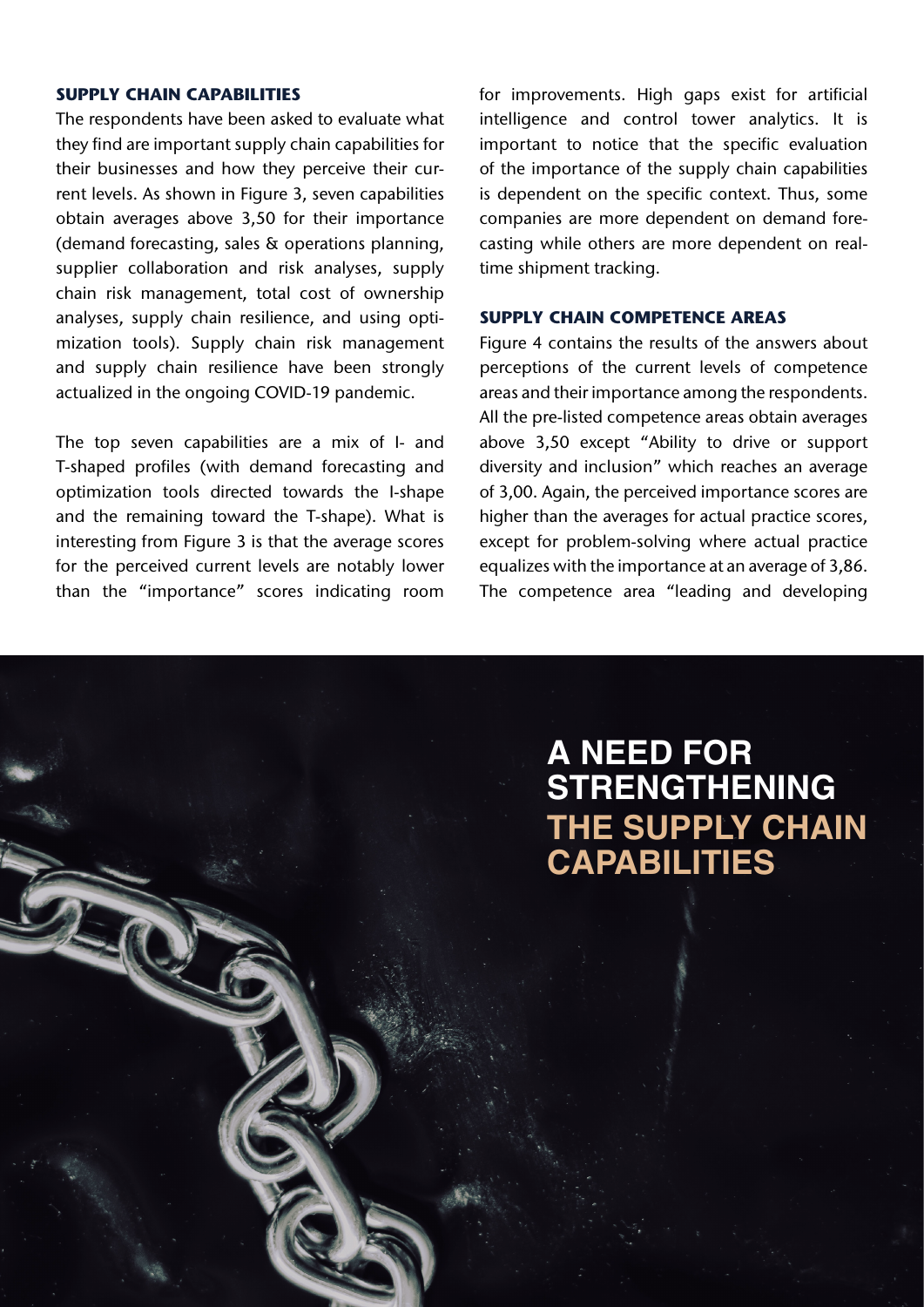Perceived importance Actual practice



others" obtain a high difference between actual practice and importance at 0,85 (3,71 - 2,86). Compared with a mini survey from 2017 that also included these competence areas, the importance scores in this survey are close to 0,5 points lower whereas the average scores for the actual practice are at the same level as for the 2017 mini survey.

Again, we can see that the I- and T-shaped profiles get averages above 3,50.

In general, the respondents from this mini survey find that the current SCM competence level matches what is required with an average of 3,50 at a five-point Likert scale. This is a higher average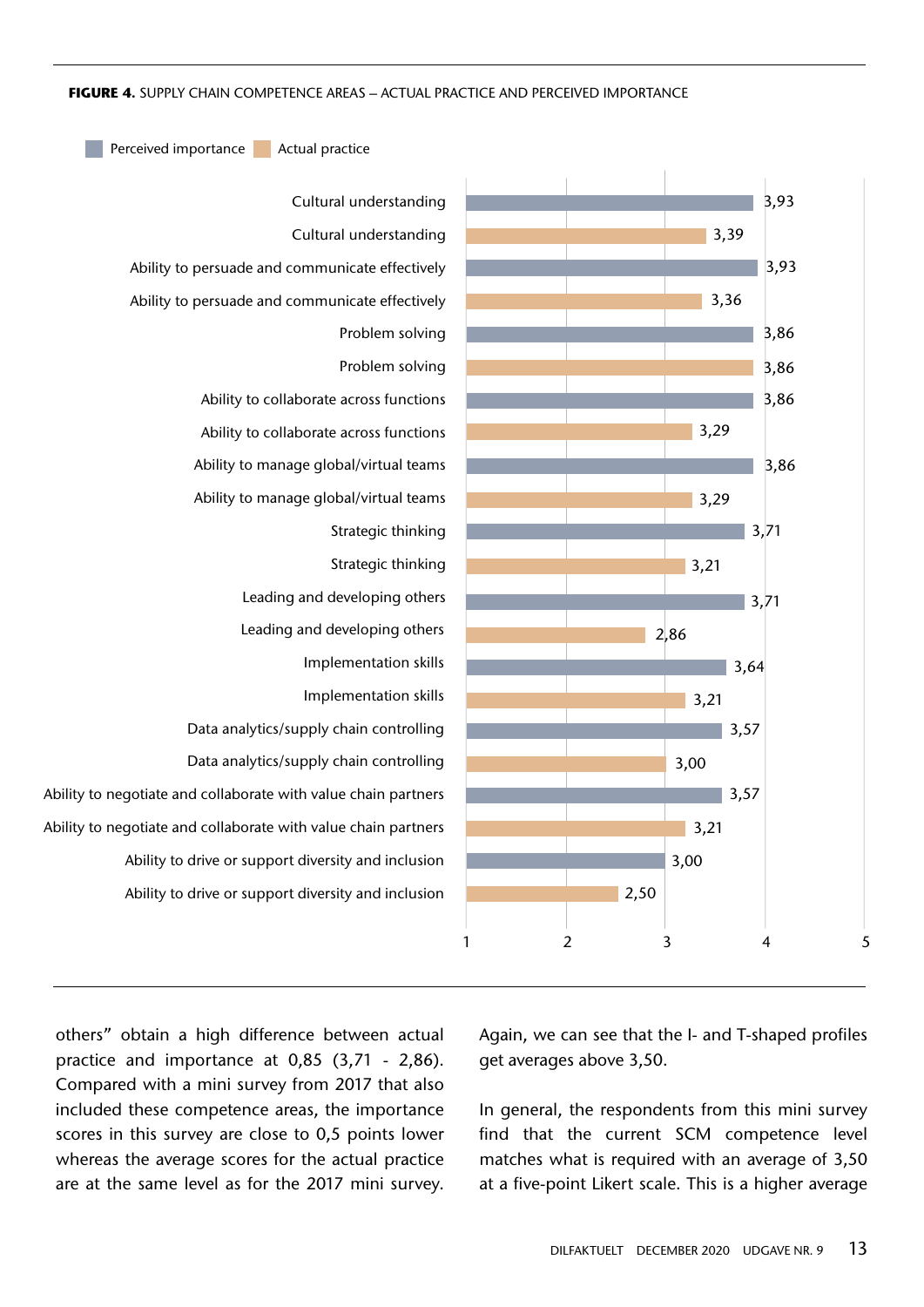#### **FIGURE 5. FUTURE COMPETENCE REQUIREMENTS**

Perceived importance Actual practice

4,14 1 2 3 4 5 3,64

In the future, we will need more supply chain development skills in our company (e.g. internal consultants)?

In the future, we will need more detailed functional and operational skills in our supply chain?

#### **FIGURE 6.** Sources for SCM knowledge – actual practice and perceived importance

From academic journal articles From academic journal articles From trade press articles (e.g. DILFaktuelt) From trade press articles (e.g. DILFaktuelt) From industry reports From industry reports From consultant reports (e.g. white papers) From consultant reports (e.g. white papers) From webinars From webinars From my industrial network (e.g. through DILF) From my industrial network (e.g. through DILF) From attending at practitioners' conferences From attending at practitioners' conferences From my current studies (e.g. MBA, HD) From my current studies (e.g. MBA, HD) From podcasts From podcasts

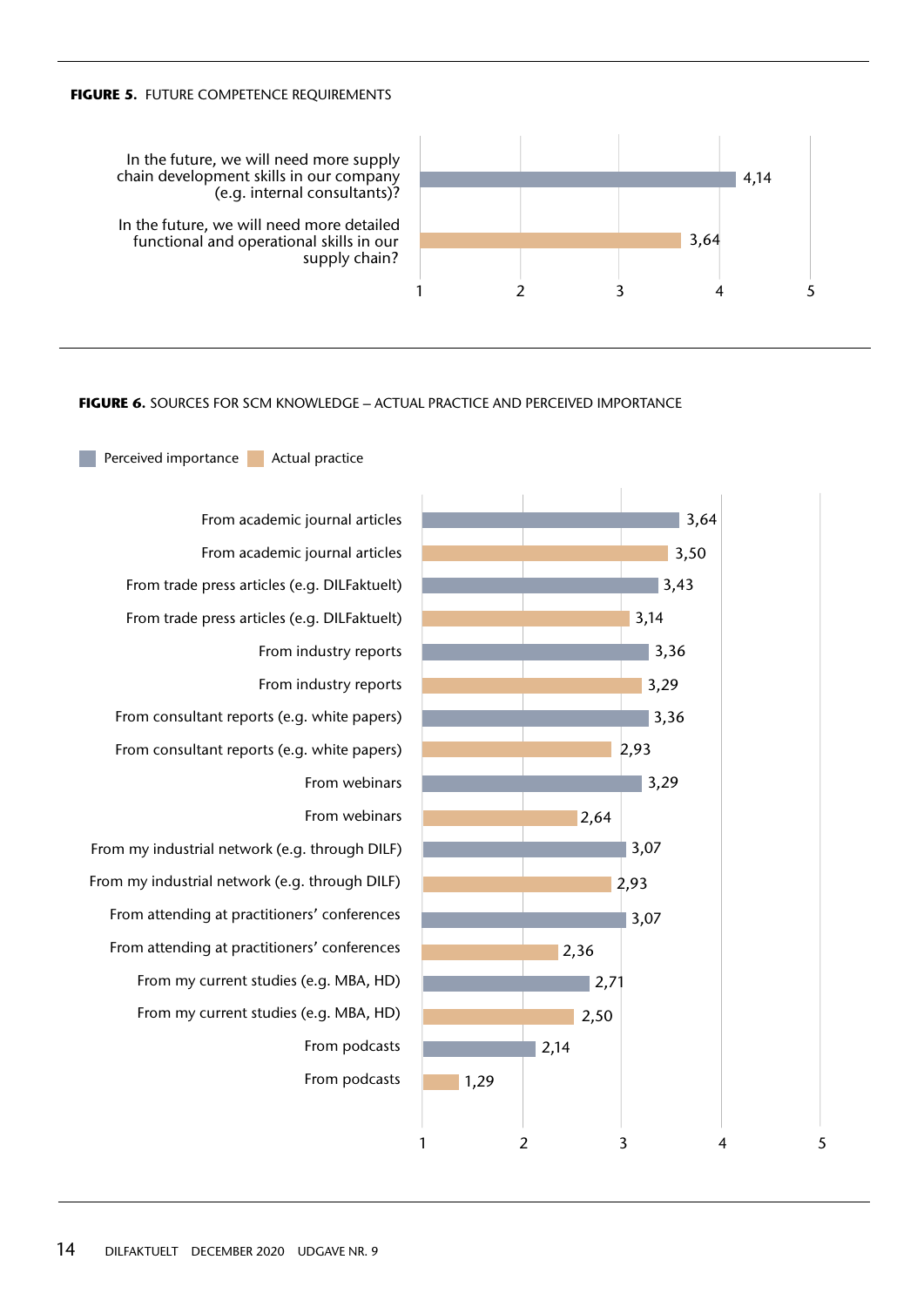compared with another survey covering perceptions among supply chain staff's degree of acquiring new SCM knowledge that obtained an average of 2,71 (also at a five-point Likert-scale) (Stentoft, 2020, p. 39).

The respondents' answers on how they view future competence requirements are included in Figure 5. There are strong indications of the need for competencies within supply chain development with an average of 4,14. The current COVID-19 crisis might have initiated a need for redesigning the supply chains which demand supply chain innovation capabilities. The respondents do also indicate a need for staff with detailed functional and operational skills with an average of 3,64.

#### **Sources for SCM knowledge**

The last area this mini survey has focused on is the sources of SCM knowledge used by the panel members. Figure 6 shows that the major source is from academic journal articles which is surprising as these normally have low availability for practitioners. The second-highest average is obtained at trade press articles followed by industry reports. Attending practitioners' conferences is at the moment low due to the COVID-19 pandemic.

Listening to SCM podcasts is currently not practiced which might be caused by the low availability of SCM podcasts. Podcasts as a knowledge source are expected to rise in the future.